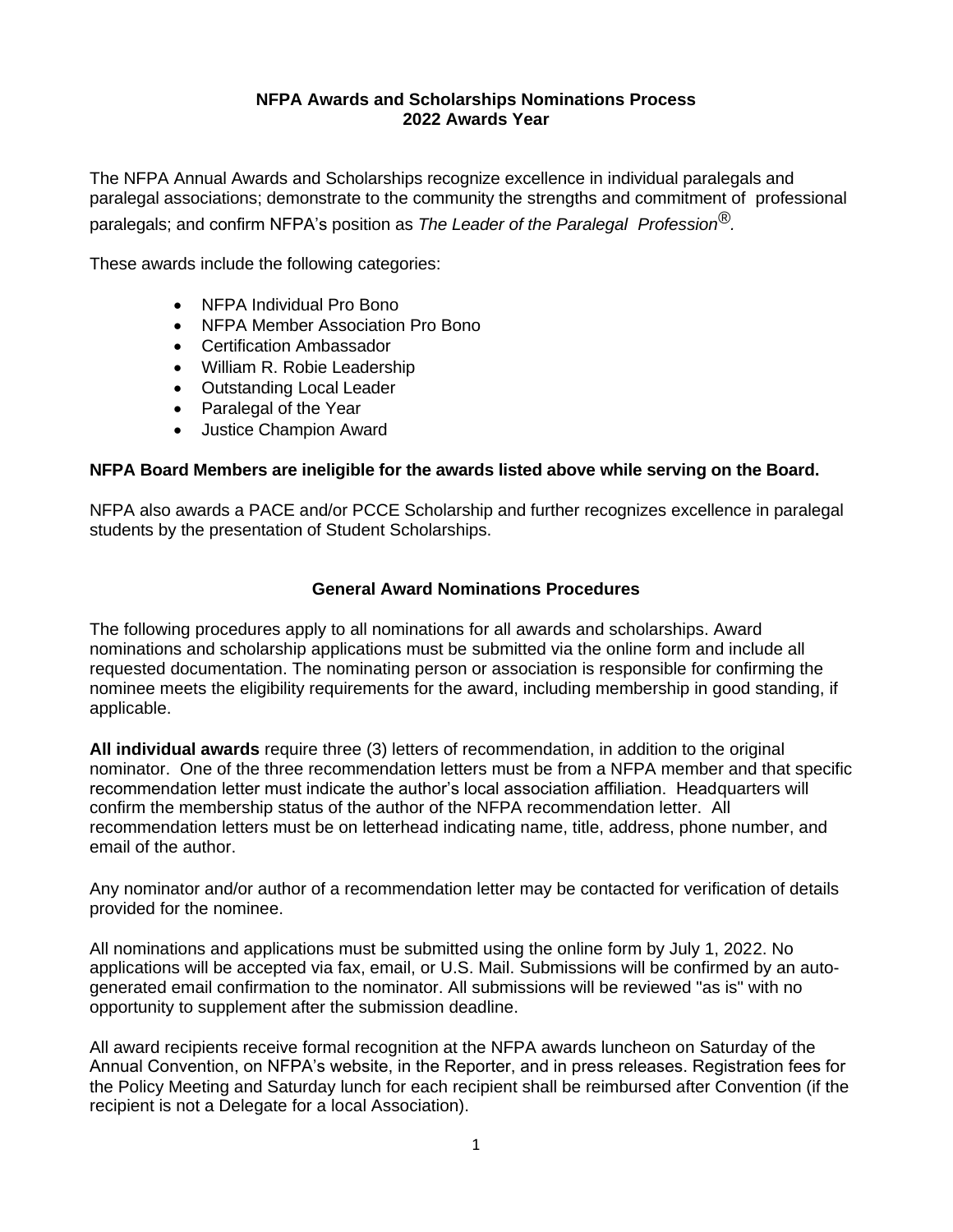## **ASSOCIATION PRO BONO AWARD**

**Purpose:** Recognizes NFPA member association that has exhibited outstanding dedication and service in the area of *Pro Bono* services.

**Nomination Process:** Anyone may nominate a NFPA member association for this award. The submission can also be self-nominating. The nomination letter of no more than two pages should outline the specific Pro Bono Program ("Program") to be considered and shall include, but not be limited to:

- Name and address of the Association
- Name, address and telephone number of the nominated Association's Pro Bono Coordinator or other designated representative
- A description of the target sector of the community for which the Program was developed (e.g. low-income families, children, indigent, battered women, elderly)
- Requirements used to determine if an individual is eligible to participate in the Program
- Name and contact information of the individual or group who developed the Program
- Type of service(s) provided by the Program
- Name and contact information of the supervising attorney for the Program
- The goals of the Program
- Timeline for the Program; (when it was started, or will start, anticipated completion date or if it is an ongoing program).

**Eligibility/Criteria for Selection:** This award is open to all NFPA member associations in good standing. The determination of the award recipient will be at the sole discretion of the Judges. The general criteria includes, but is not limited to:

- The Program must be designed to target a portion of the community which cannot otherwise afford to seek legal assistance.
- Each paralegal participating in the Program shall comply with the ethical standards of NFPA and the local Association.
- At no time will the Judges consider the number of hours contributed by the Association's members, nor the number of people assisted in the program.

**Award Presentation:** Pending award sponsorship, a \$500 donation may be made to support the winning Association's pro bono program. The winning Association will receive a plaque to commemorate the award.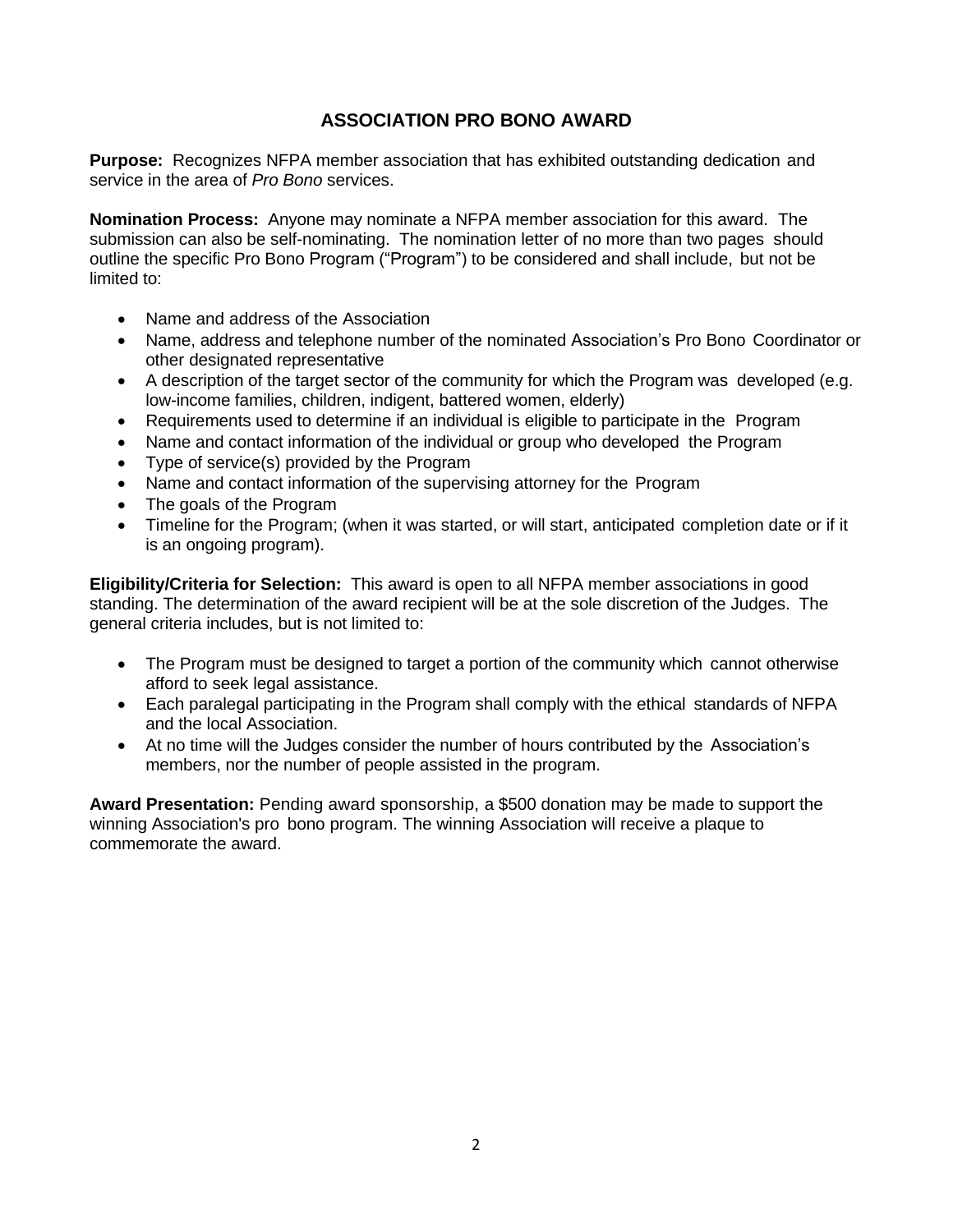### **INDIVIDUAL PRO BONO AWARD**

**Purpose:** Recognizes an individual practicing paralegal who has exhibited extraordinary dedication to the delivery of quality legal services to a portion of the population that cannot afford to pay for legal services.

**Nomination Process:** Any individual or Association may nominate a practicing paralegal for this award. Self-nomination for this award is not accepted. The nomination shall be submitted as a letter of nomination of no more than two pages and shall include, but not be limited to:

- Name and contact information of practicing paralegal being nominated
- Name and contact information of the nominating individual or contact information for the nominating individual or Association
- A detailed synopsis, including, but not limited to, a clear identification of the services and accomplishments of the nominee in the area of *Pro Bono* services.
- Three (3) letters of recommendation, in addition to the nominator's statement, from individuals who can attest to the qualifications of the nominee.

**Eligibility/Criteria for Selection:** This award is open to all practicing paralegals. The nominee need not be a member of NFPA or a NFPA member association. The determination of the award recipient will be at the sole discretion of the Judges. The general criteria includes, but is not limited to:

- The nominee must have offered *Pro Bono* services designed to target that portion of the population which cannot otherwise afford legal assistance.
- The nominee must have contributed to the delivery of quality legal services directed to members of the community who are unable to pay reasonable or customary legal fees.
- Did the nominee further enhance the delivery of such legal services?
- Did the nominee exhibit a true dedication to the delivery of quality legal services?
- At no time will the Judges consider the number of hours contributed by the nominee, nor the number of people assisted in the program, but rather the dedication and motivation of the individual paralegal who has most enhanced the delivery of quality legal services to that portion of the population which cannot otherwise afford legal services.
- Greater weight shall be given to those nominees who provide *Pro Bono* services outside of or in addition to their normal course of employment.

**Award Presentation:** The award includes a commemorative plaque and, pending award's sponsorship, may include a \$1,000 donation to the pro bono project of the recipient's choice.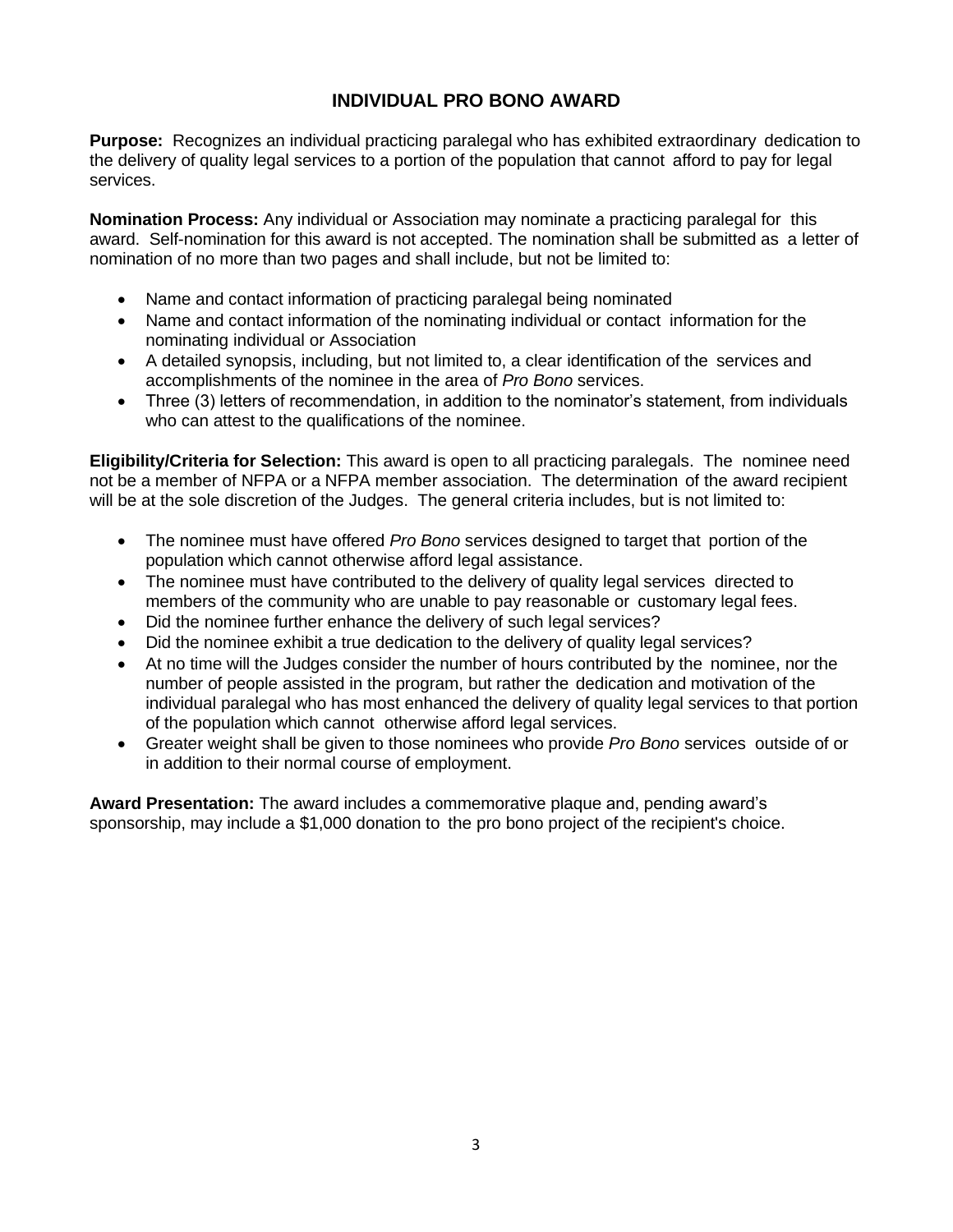## **NFPA OUTSTANDING LOCAL LEADER AWARD**

**Purpose:** This award recognizes an individual NFPA member for outstanding leadership contributions to his/her local Association.

**Nomination Process:** NFPA member Associations or a member of a NFPA member Association may nominate an individual NFPA member for this award. Self-nomination for this award is not accepted.

- Nominations must include a statement detailing how the nominee meets the criteria for eligibility. The nomination may also contain the following:
	- a. clippings from newspapers, professional publications, etc.; and/or
	- b. photograph of nominee; and/or
	- c. resume or curriculum vitae of the nominee.
- Three (3) letters of recommendation, in addition to the nominator's statement, from individuals who can attest to the qualifications of the nominee.

**Eligibility/Criteria for Selection:** Nominees for this award must be a member of a NFPA member Association and must be nominated by a member Association or individual Member of the same association. The nominee will have demonstrated influential behavior in the paralegal profession; promoted interest and active participation in the activities of his/her local Association; motivated others to work toward establishing and carrying out professional goals; and will have been recognized by the legal community as a committed professional dedicated to the advancement of the legal profession.

**Award Presentation:** The award is a commemorative plaque.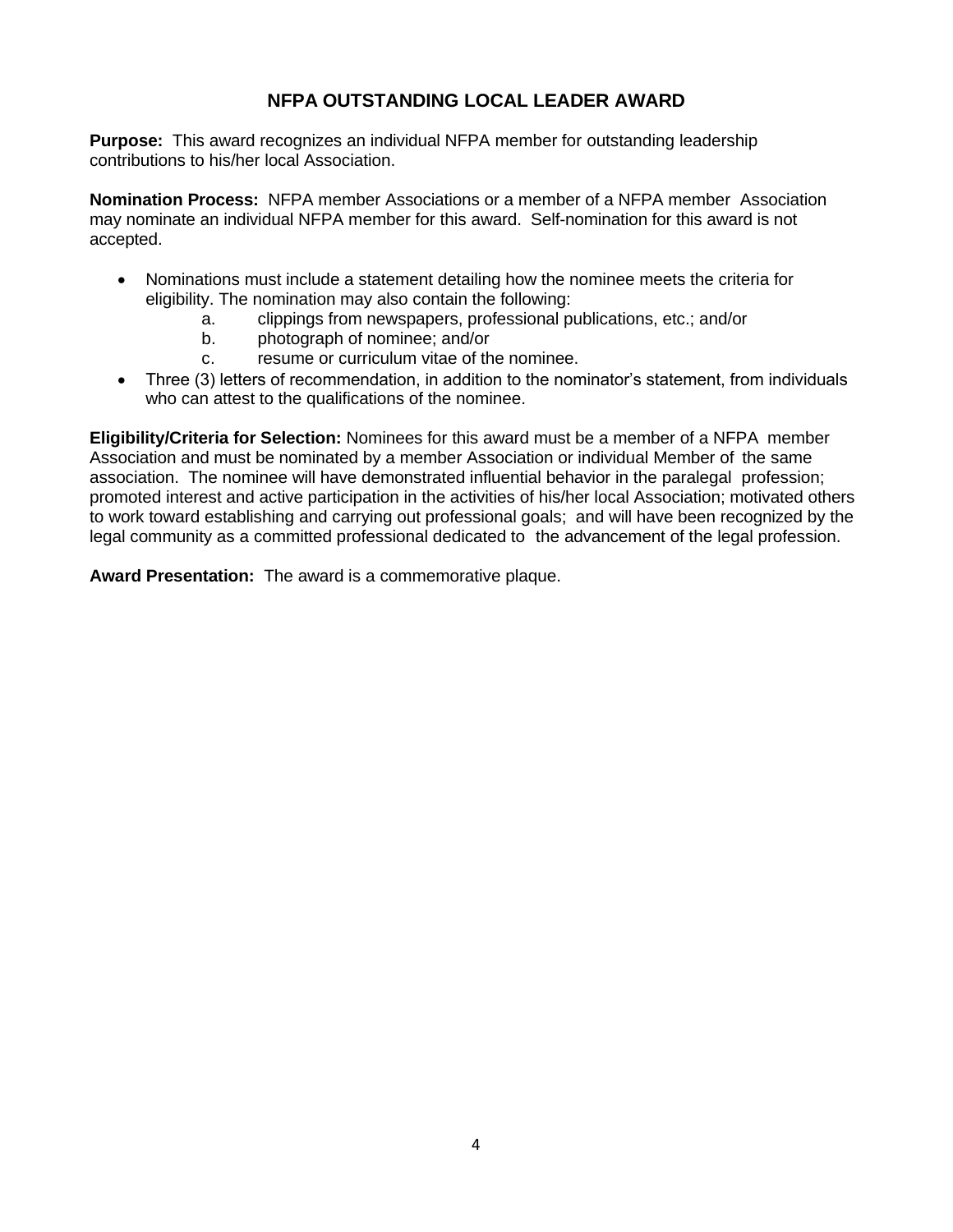### **NFPA PARALEGAL OF THE YEAR AWARD**

**Purpose:** This award recognizes an individual NFPA member whose on-the-job achievements have contributed to expansion of the paralegal profession, including contributions to his/her employer, colleagues and the paralegal profession in general.

**Nomination Process:** Anyone may nominate a member of a NFPA member Association or an individual sustaining member of NFPA for this award. Nominations for this award must include no more than a two page description of how the nominee has taken the initiative beyond typical job duties to contribute to expansion of the paralegal profession, including how an expanded role has served the paralegal's employer and/or others for whom the paralegal performed additional duties, cost savings, added efficiency, added professionalism, increased visibility, or other factors that have been a positive result of the paralegal's initiative and how his/her efforts have been recognized and appreciated by the individuals who the paralegal performs paralegal duties for. Self-nomination for this award is not accepted.

**Eligibility/Criteria for Selection:** Nominees for this award must be members of a NFPA member association or an individual sustaining member of NFPA. Paralegals working as traditional or nontraditional paralegals are eligible to receive this award. If the nominee is a freelance or independent paralegal (within the scope of the authorized practice of law), the nominating individual may be a client.

Three (3) letters of recommendation, in addition to the nominator's statement, from individuals who can attest to the qualifications of the nominee.

Judges for this award will consider the nomination with particular attention to the initiative taken by the nominee, overall contributions to the legal team with which the nominee works, the framework within which the nominee functions on the job and how the nominee has changed that framework, and the effects the initiative has had on the nominee's career, the environment in which the nominee works, and other paralegals in the organization. The award recipient will be chosen on the basis of her or his impact on expanding the paralegal profession and contributions to the nominee's employer, colleagues, and the paralegal profession in general.

**Award Presentation:** The award is a commemorative plaque.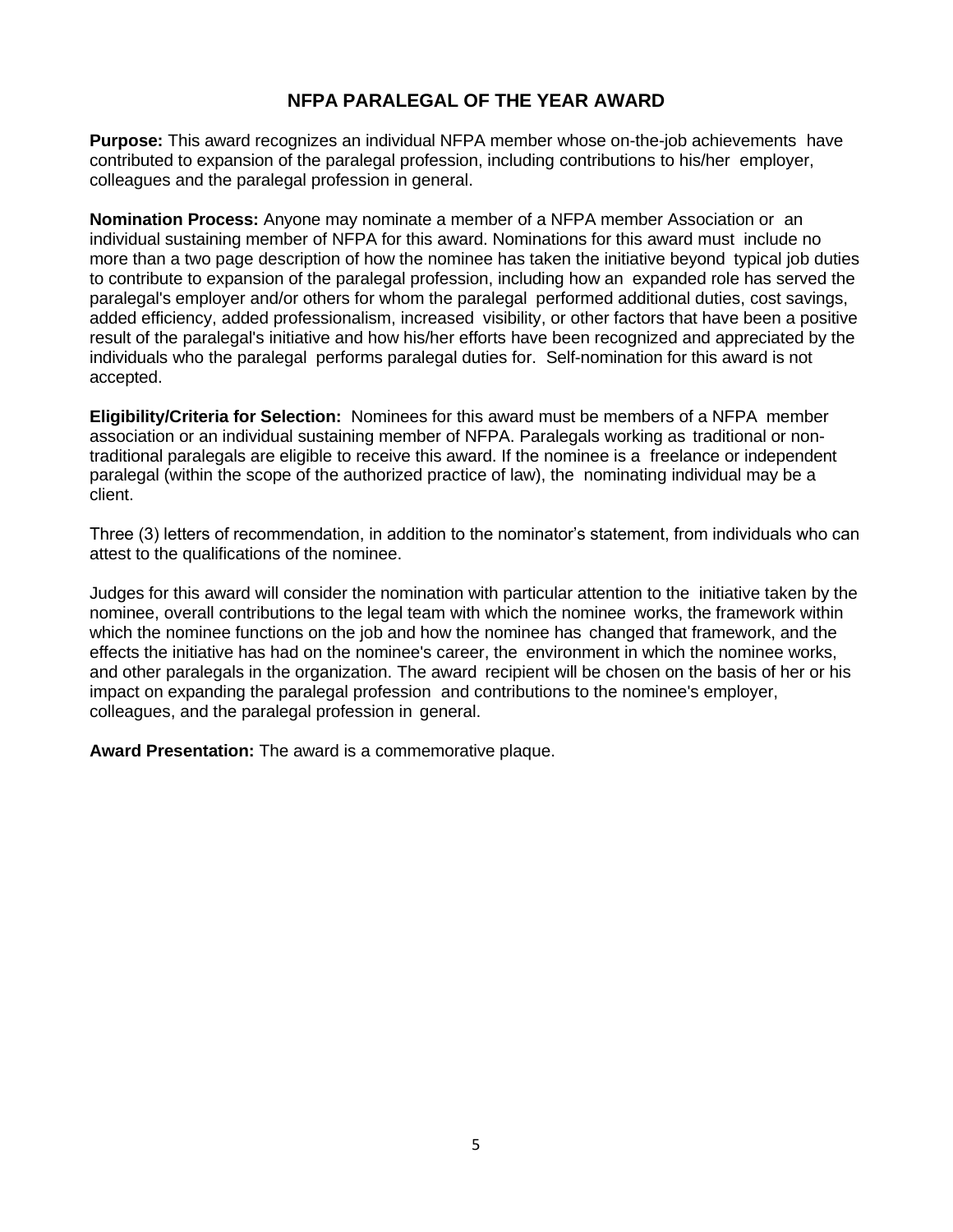### **WILLIAM R. ROBIE LEADERSHIP AWARD**

**Purpose:** This award recognizes a NFPA member in honor of the Honorable William R. Robie and his dedication to the paralegal profession, the expansion of the delivery of legal services and equal access to justice for all Americans.

**Nomination Process:** Any NFPA member Association may nominate a voting, student or affiliate member of a NFPA member Association for the Robie Award. The Nomination shall be accompanied by three (3) letters of recommendation, one of which shall be from the nominating Association's President, and the remaining two may be from other individuals who can attest to the nominee's qualifications. Self-nomination for this award is not accepted. Letters of recommendation should contain the following information:

- Information that confirms the nominee is a voting, student or affiliate member of a NFPA member Association in good standing.
- A description of the following qualities:
	- Dedication to the paralegal profession
	- Service to the legal community
	- **•** Leadership
	- Participation in the NFPA member Association work<br>■ Positive attitude toward paralegal education either by
	- Positive attitude toward paralegal education either by service on an Advisory Board, as an instructor in a paralegal program, or as a speaker in a continuing legal education presentation; and
	- Has created a lasting legacy to the paralegal profession through some distinct contribution(s).

Supporting documents shall be provided (e.g. newspaper articles, CLE programs).

**Eligibility/Criteria for Selection:** Any NFPA member Association may nominate a NFPA member for the award. The nominee need not be a member of the nominating Association but must be a member of a NFPA Association. Currently serving NFPA Board Members, including the NFPA Board Advisor, are not eligible for this award. Nominees cannot be a vendor, full-time legal educator, lawyer or sustaining member of NFPA.

The award recipient will have demonstrated: dedication to the paralegal profession; service to the legal community; leadership; participation in Association work; a positive attitude toward paralegal education either by service on an advisory board, as a part-time instructor in a paralegal program, or as a speaker in a continuing legal education program; and, have made a lasting legacy to the paralegal profession through some distinct contribution(s).

Judges, at their sole discretion, will determine the award recipient based on the criteria set forth in the nominations procedure.

**Award Presentation:** The award is a commemorative plaque.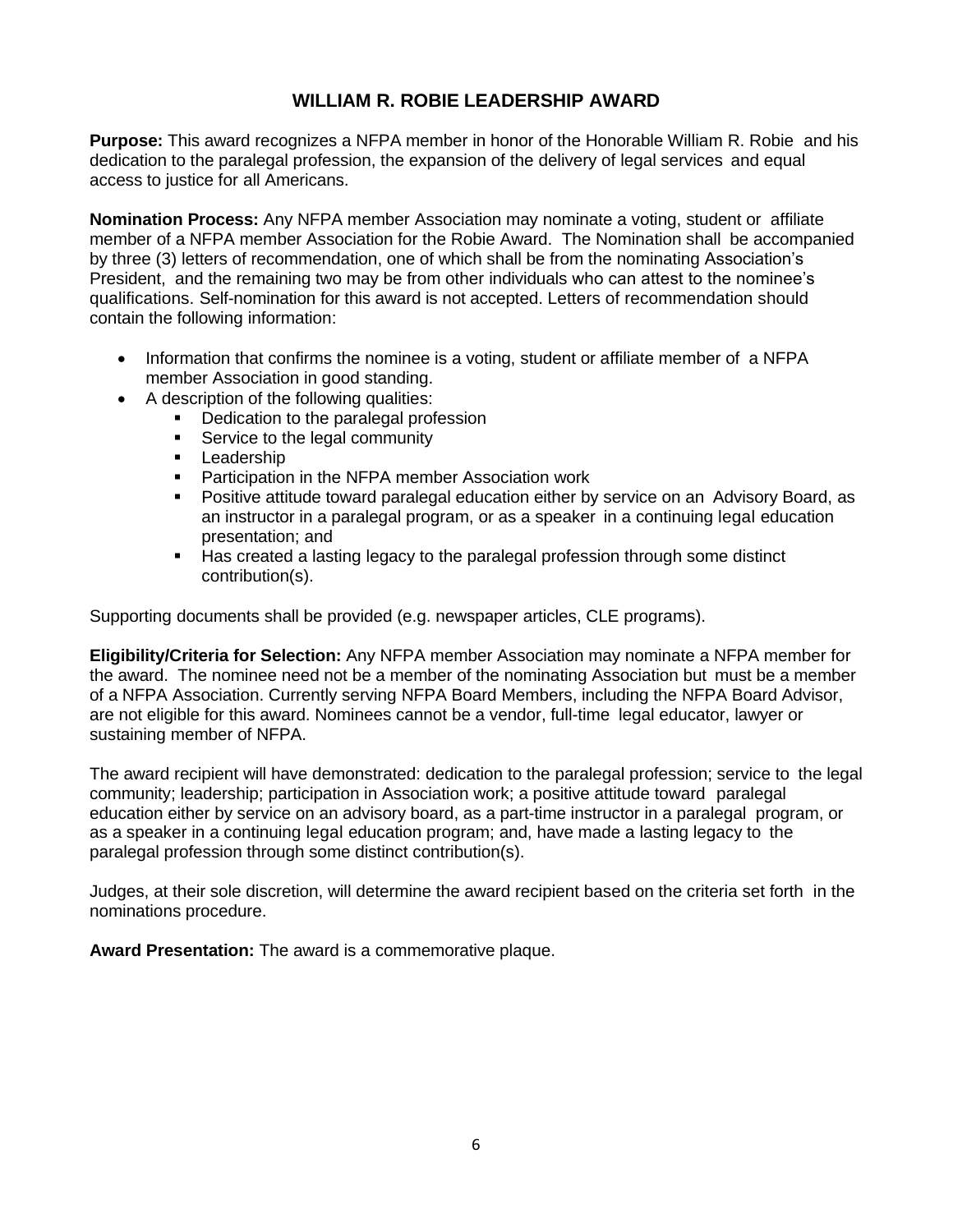# **PARALEGAL CERTIFICATION AMBASSADOR AWARD**

**Purpose:** The award recognizes outstanding achievement in promoting NFPA's paralegal certification exams.

**Nomination Process:** Any NFPA member may nominate its Paralegal Certification Ambassador for the award by submitting a letter of nomination, providing evidence of all the marketing efforts made by the Ambassador and/or the Association in the previous year. The nomination must be specific as to dates with respect to accomplishments, projects or any other information submitted. It should answer the questions posted in the Eligibility/Criteria for Selection section below. Self-nomination for this award is not accepted.

**Eligibility/Criteria for Selection:** This award is presented to a Paralegal Certification Ambassador of an NFPA member Association.

The criteria are based on the previous calendar. Activities, projects and/or accomplishments, whether started and/or finished in said time frame, will be considered. Consideration is given for:

### **20%: Utilization of the Paralegal Certification Ambassador Program**

Considerations:

- Has the Association appointed a Paralegal Certification Ambassador?
- Has the Association sent its Ambassador or other representative to the NFPA Paralegal Certification Ambassadors' Conference?
- How effective has the Ambassador been?
- Any other evidence presented by the nominator.

#### **20%: Assisting members by helping them prepare to take PACE or PCCE** Considerations:

- Has the Association formed and mentored study groups?
- What is the percentage of members who have participated in study groups?
- Has the Association sponsored any PACE or PCCE Overview Seminars or other seminars geared toward helping their members prepare for either exam?
- Has the Association encouraged participation in the PACE or PCCE Review Course or overview seminars?
- Any other evidence presented by the nominator.

# **20%: Participation by individual members in PCCE and PACE**

Considerations:

- What percentage of the Association's members have taken either the PCCE or the PACE exam and what percentage took their exam during the previous calendar year?
- What percentage of local Association's board members have taken either exam?
- Any other evidence presented by the nominator.

### **20%: Marketing the PACE and the PCCE exams within the Association**

Considerations:

- Has the Association provided its members with exam information?
- Has the Association marketed the PCCE and PACE Review Course, study groups, overview seminars and other preparatory materials?
- Has the Association printed articles in its newsletter promoting NFPA's paralegal certification exams?
- Has the Association visited schools to promote NFPA's paralegal certification exams?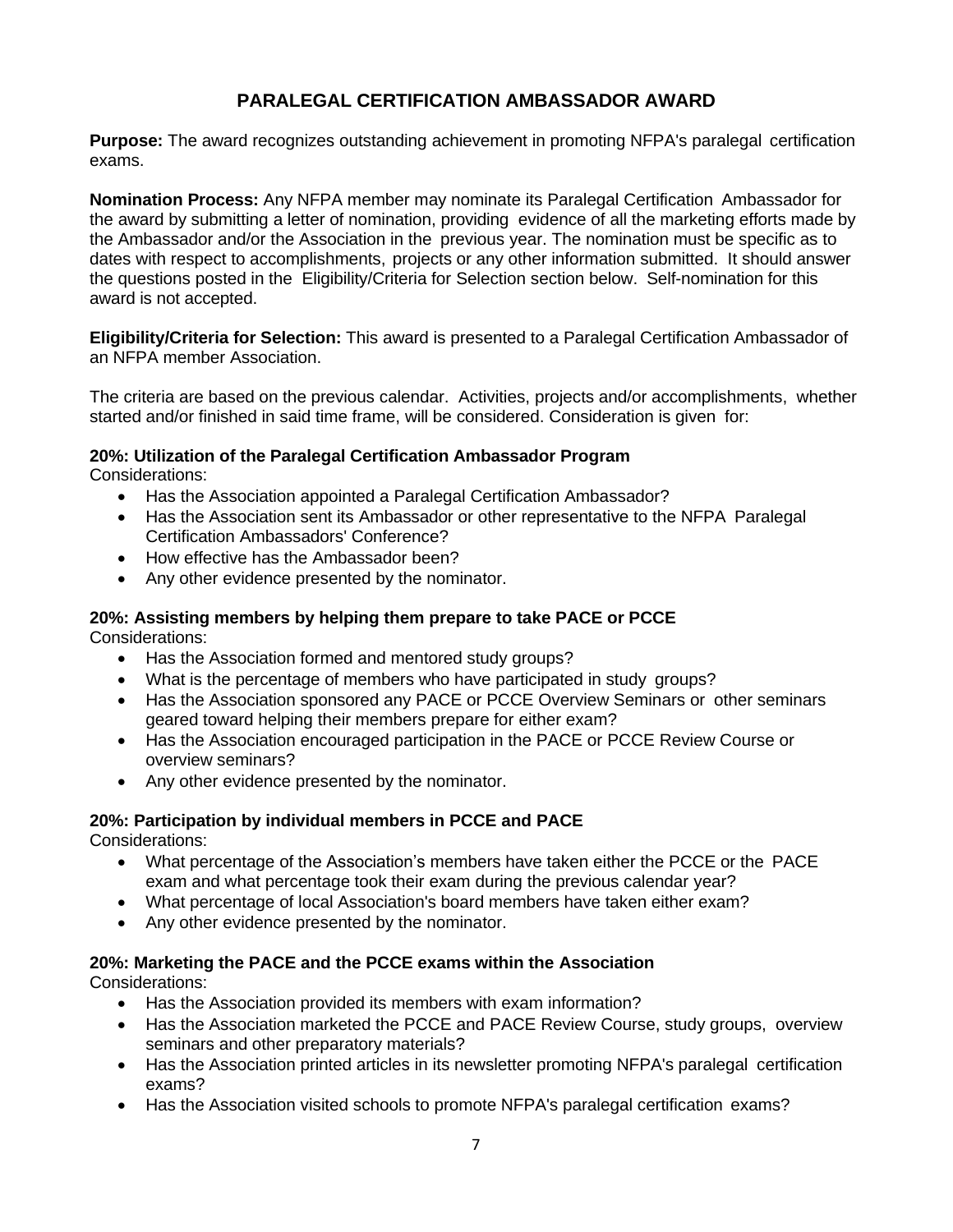- Has the Association solicited vendors to sponsor an exam scholarship?
- Any other evidence presented by the nominator

#### **20%: Marketing the PCCE and PACE exams to other members of the legal community** Considerations:

- Has the Association made exam presentations to employers or assisted paralegals in such presentations?
- Has the Association submitted articles regarding the NFPA certification exams to bar association(s)?
- Has the Association met with the bar association(s) to promote NFPA's certification exams?
- Has the Association educated and promoted the NFPA certification exams to the judiciary?
- Any other evidence presented by the nominator.

**Award Presentation:** The award is a commemorative plaque for the winning Certification Ambassador.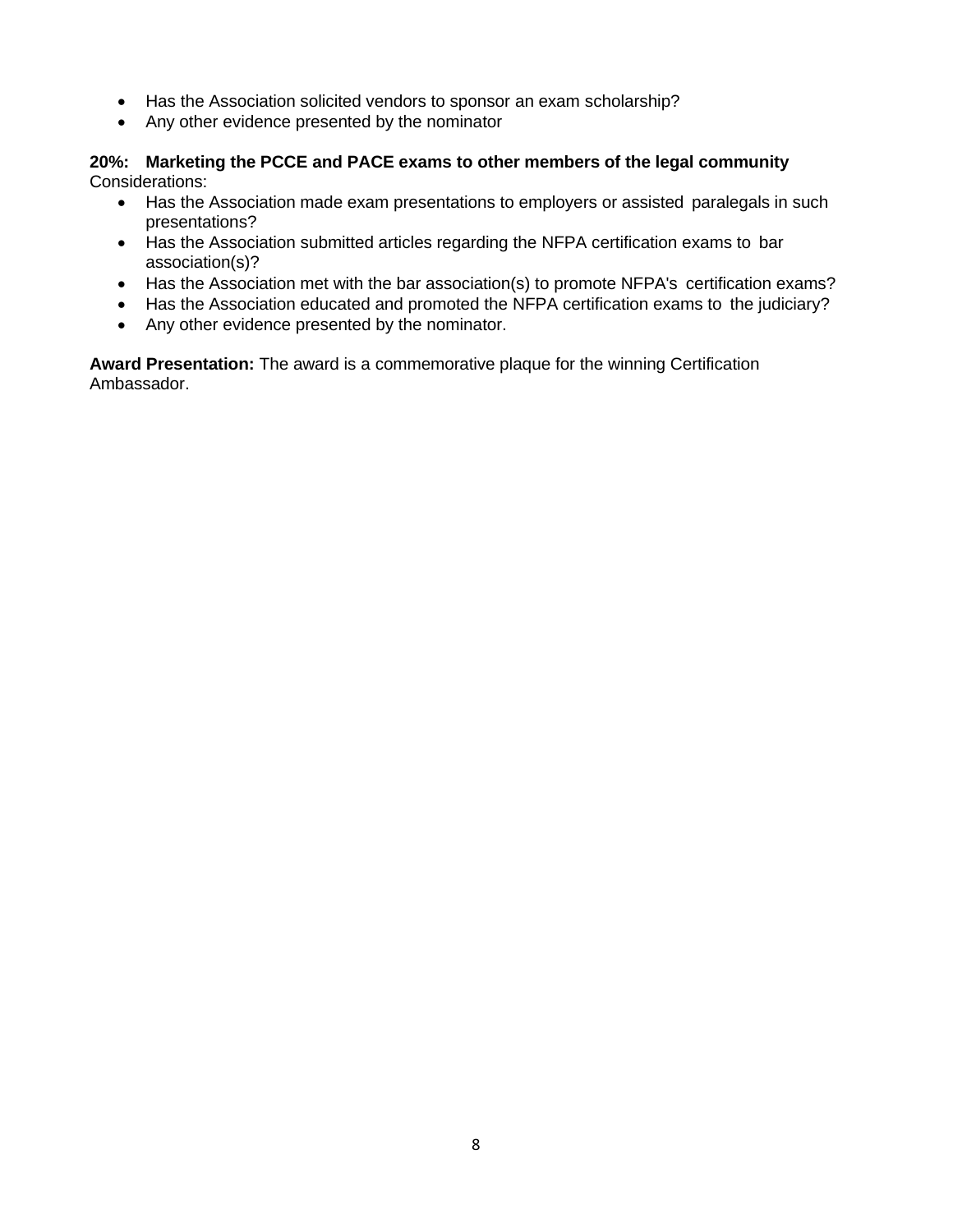# **JUSTICE CHAMPION AWARD CRITERIA**

**Purpose:** This award recognizes a practicing paralegal whose conduct, actions and activities demonstrate extraordinary dedication to diversity and inclusion as defined in NFPA's Position Statement on Diversity.

**Nomination Process:** Any individual or association may nominate a practicing paralegal for this award. Submissions can also be self-nominating. All nominees must be practicing paralegals at the time of nomination and selection. Nominations shall be submitted via the online nominations platform and include, but not be limited to:

- Name and contact information of the practicing paralegal being nominated.
- Name and contact information of the nominating individual or nominating association (if applicable).
- A comprehensive summary including clear identification and documentation of the activities and accomplishments of the nominee in furtherance and support of the causes of civil, equal and human rights, diversity and inclusion.
- Three (3) letters of recommendation from current or past employers, professional colleagues or instructors attesting to the nominee's demonstrated work ethic and professionalism.
- Posthumous nominations may be considered.

The nomination may also be accompanied by the following:

- a. Articles from newspapers, professional publications, etc.;
- b. Photograph of the nominee;
- c. Resume or curriculum vitae of the nominee.

**Eligibility/Criteria for Selection:** This award is open to all practicing paralegals. The nominee need not be a member of NFPA or a NFPA member association. The determination of the award recipient will be at the sole discretion of the Judges. The general criteria includes, but is not limited to:

- The nominee must have a confirmable paralegal educational background such as a paralegal degree (associate, bachelor, master), a certificate from an ABA-approved or other recognized paralegal program, or a paralegal certification from a nationally recognized paralegal program.
- The nominee must exhibit consistent encouragement and understanding between persons of different races, genders, age groups, ethnicities, religious origins, national origins, indigenous heritages, socio-economic statuses, disabilities, and sexual orientations and identities.
- The nominee must demonstrate outstanding efforts to promote bias and discrimination free environments where all are valued, respected and have the same opportunities.
- The nominee must enhance inclusion through positive communication between diverse populations and promote healing between those in conflict.
- The nominee must establish extraordinary achievement or long-term commitment to diversity and inclusion.
- The nominee must validate genuine dedication to the advancement of civil and equal rights, civil liberties, and domestic and/or international human rights.
- The Judges will consider the dedication and motivation of the individual paralegal who has demonstrated a quantifiable and outstanding commitment to diversity and inclusion.
- Greater weight will be given to those nominees who demonstrate a commitment to diversity and inclusion over and above actions taken through the nominee's course of employment.
- The Judges will consider nominees' actions and activities in the following areas:
	- **Extraordinary steps taken to promote diversity and inclusion.** 
		- **■** Mentoring diverse populations.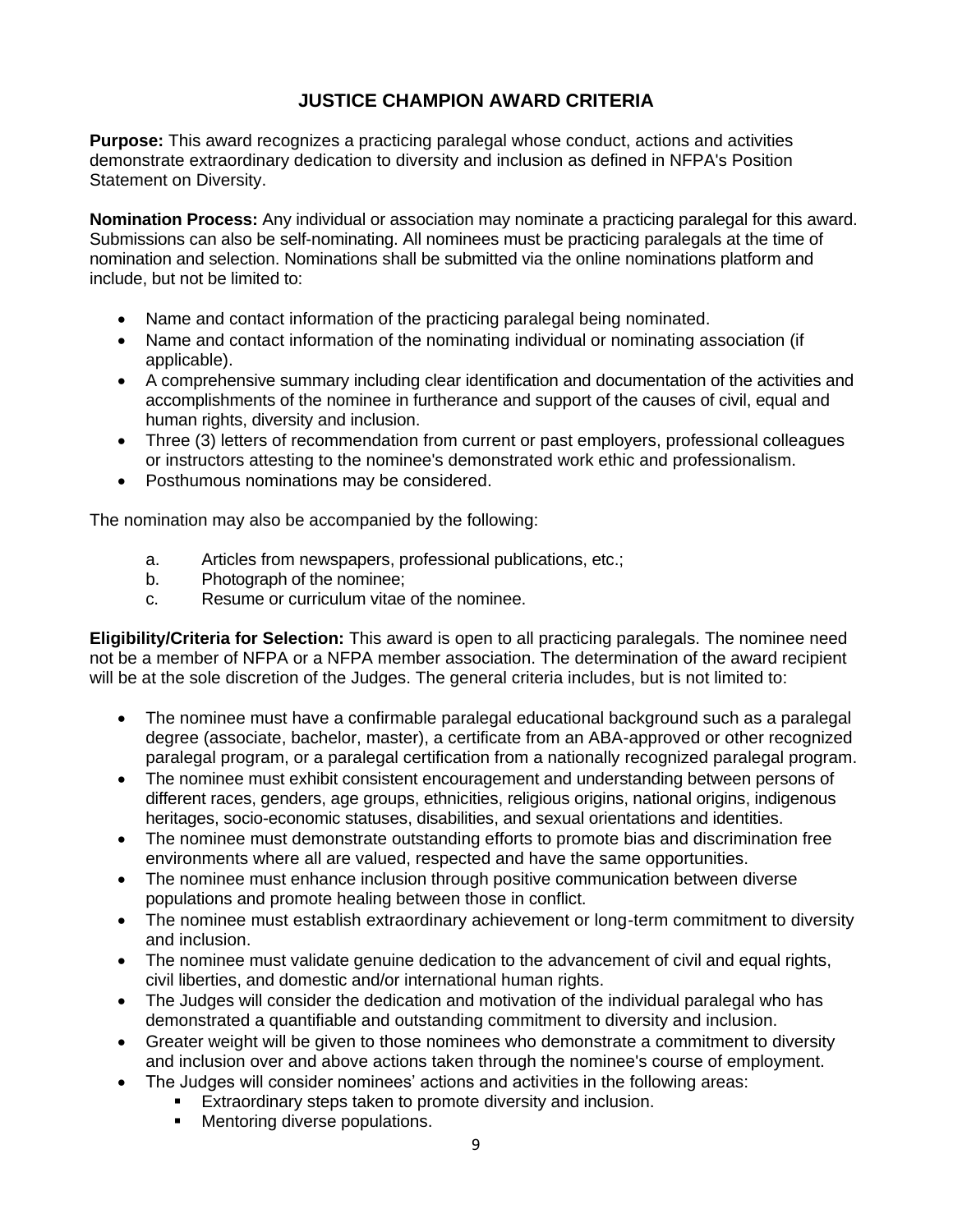- Encouraging inclusion in the paralegal profession of underrepresented populations.
- **Participating in speaking engagements to champion diversity and inclusion and taking** proactive steps to encourage diversity and inclusion.
- Writing articles or books promoting diversity and inclusion.
- Ensuring the voices of paralegals from diverse backgrounds are heard and included in NFPA's leadership.
- **■** Working on pro bono matters that have a significant impact on diversity and inclusion objectives.
- Espousing initiatives to ensure policies are established in the nominee's local association or legal community to promote diversity and inclusion.

**In Memoriam:** This award was established in memory of Heather Heyer, a paralegal who "was a very strong woman," said Alfred A. Wilson, manager of the bankruptcy division at the [Miller Law Group](https://www.millerlawgrouppc.com/) in Charlottesville, Virginia where she [worked as a paralegal.](https://www.millerlawgrouppc.com/firmbios/support-staff/heather-heyer/) She stood up against "any type of discrimination," he said. "That's just how she's always been." Friends described Heather as a passionate advocate for the disenfranchised who was often moved to tears by the world's injustices. That sense of conviction led her to join demonstrators protesting against a rally of white nationalists in Charlottesville on August 12, 2017, where she lost her life in the fight for justice.

**Award Presentation:** The award includes a crystal award or commemorative plaque incorporating purple, Heather's favorite color. If a sponsor is secured or at the Board's discretion, and with the approval of the selected recipient, the award may also fund up to a \$1,000 donation in the recipient's name to the Heather Heyer Foundation or to a charitable nonprofit of the recipient's choosing for Diversity and Inclusion initiatives.

NFPA general award nomination procedures will apply to this award.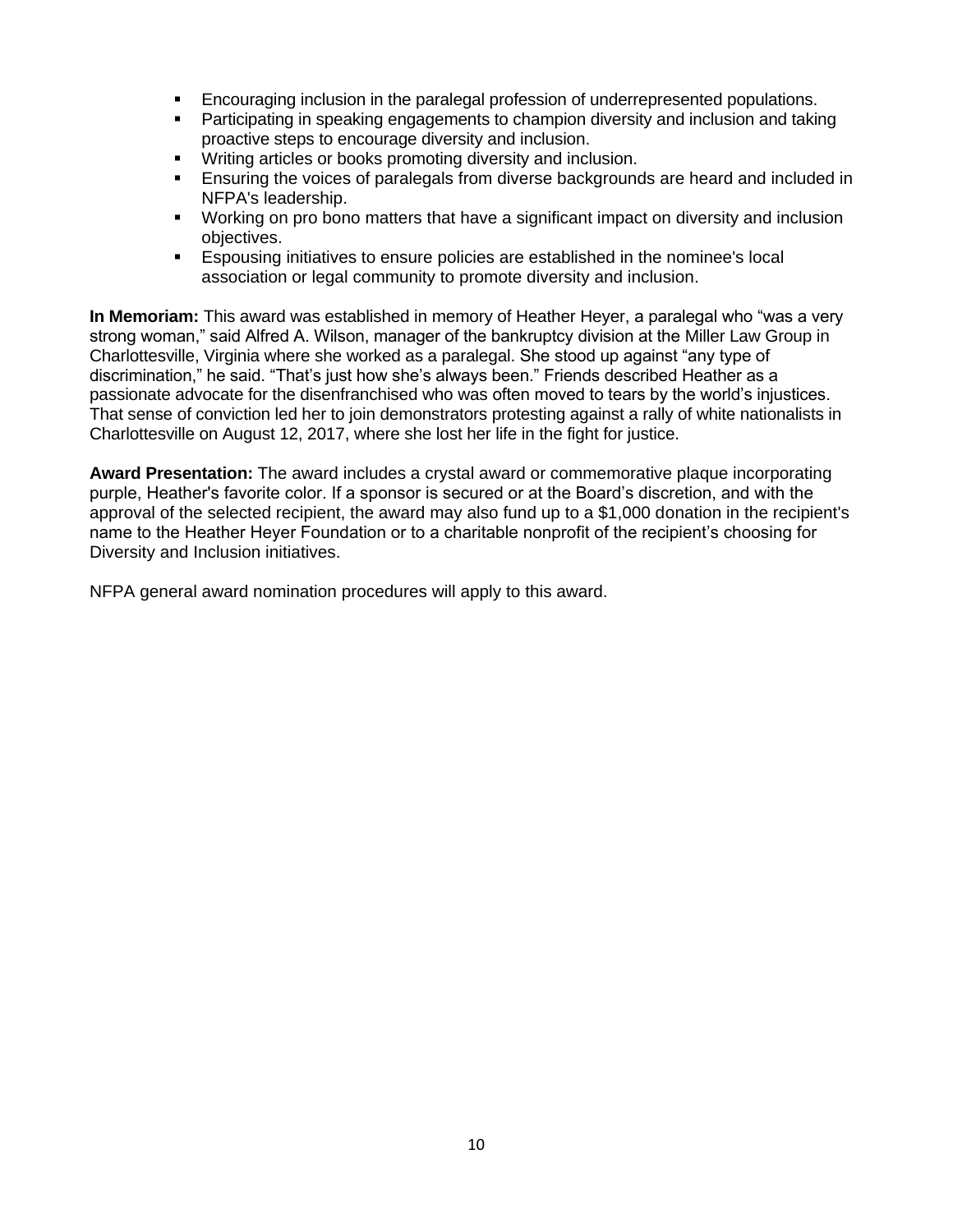# **CERTIFICATION SCHOLARSHIP(S)**

**Background:** NFPA and a selected sponsor (or sponsors) ("Sponsor(s)") may award one PACE and/or PCCE scholarship each year, provided that sponsorship is obtained to cover the costs of the scholarship.

**Applications:** *(Note: At this time, there is no sponsor for the Certification Scholarships. Applications will be accepted with the reservation that sponsorship must be obtained to award the scholarships).*

a. All applications must include:

i. A complete Application for PACE/PCCE Scholarship, with all required questions answered and information provided.

ii. An essay of 4 pages or less on a topic to be determined by the Vice President and Director of Paralegal Certification. Essays must be double spaced, typewritten, and provided in no less than a 12-point font. Margins must be 1 inch on all sides. Each page of the essay must include a header with the applicant's name. Each page must be numbered as page  $\overline{\phantom{a}}$  of  $\overline{\phantom{a}}$ .

iii. Affirmative acknowledgment and agreement by the applicant attesting that they meet the eligibility requirements for the specific exam scholarship they are applying for; and that they agree to take the exam within six (6) months of receipt of the scholarship, complying with the payment and reimbursement policies outlined below.

b. No application will be considered without all components included.

**Basic Eligibility Requirements:** The criteria listed below may be utilized in selecting scholarship recipients:

- a. Must meet PACE/PCCE eligibility requirements.
- b. Must agree to agree to take PACE/PCCE within six (6) months of the scholarship award.
- c. Prior unsuccessful attempts to take PACE/PCCE will not cause the applicant to become ineligible for the scholarship award.

**PACE Award Criteria:** The Judges will review applications based on the following criteria and weightings which were determined by the NFPA Board of Directors:

- a. Application 5%
- b. Essay  $-40\%$
- c. Years of paralegal experience 15%
- d. Efforts to further the paralegal profession in the community. (This may be through pro bono work, serving on committees, local association boards, bar association committees, etc.) – 20%
- e. Leadership in place of employment and within local association and/or in the community - 15%
- f. Miscellaneous other criteria (might include financial need, whether the applicant's employer will reimburse for costs associated with PACE/PCCE) –5%

**PCCE Award Criteria:** The Judges will review applications based on the following criteria and weightings which were determined by the NFPA Board of Directors: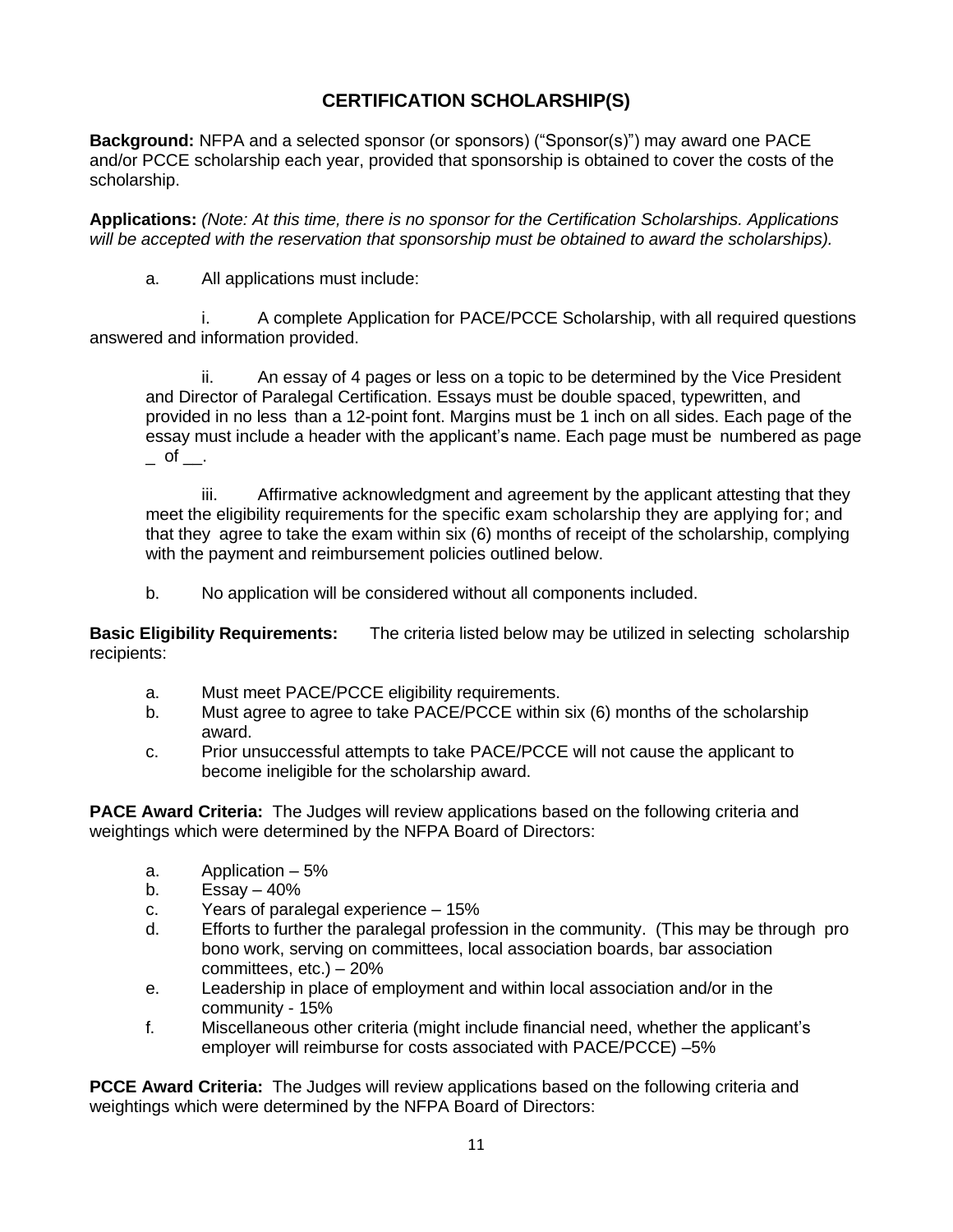- a. Application 25%
- b. Education or experience performance 10%
- c.  $Essav-50%$
- d. Miscellaneous other criteria (might include financial need, whether the applicant's employer will reimburse for costs associated with PACE/PCCE) –15%

At the direction and under the name of the Vice President and Director of Paralegal Certification, Headquarters will send letters to applicants who did not receive the scholarship.

**Disqualification:** Applicants may be disqualified for any one of the following reasons:

- a. Conviction of a felony or comparable crime as defined by an individual state that does not have felony designations.
- b. Currently under the suspension, termination, or revocation of a certificate, registration of a certificate, registration or license to practice by a professional organization, court, disciplinary board or agency in any jurisdiction.
- c. Falsification or misstatements on any part of the PACE Scholarship Application or plagiarism of any part of the essay.
- d. Failure to meet the PACE eligibility criteria or dishonesty in the affidavit accompanying the application.
- e. Failure to comply with the instructions or guidelines for completing the scholarship application.

### **NOTE: Applicants will not be disqualified for prior unsuccessful attempts to take PACE/PCCE.**

### **Default:**

- a. In the event that the scholarship recipient does not meet PACE/PCCE eligibility criteria, the scholarship shall be forfeited.
- b. If the scholarship recipient is unable to use the scholarship, they must notify the Vice President and Director of Paralegal Certification immediately but no less than 30 days before the deadline to use the scholarship. In the case of default by the original scholarship recipient, the applicant with the next highest score from the Judges shall receive all previously unused benefits of the scholarship, if one exists.
- c. In the event that a PACE/PCCE Scholarship recipient does not either (a) use the scholarship in the six months from being awarded the scholarship for any reason, or (b) fails to notify the Vice President and Director of Paralegal Certification of the inability to use the scholarship at least 30 days before the deadline to use the scholarship, that person shall be ineligible to reapply for the scholarship.
- d. Should the Scholarship Committee determine that no eligible candidates meet the requirements to award the scholarship(s) for a given year; the Committee will notify the VPDPC, who will determine the appropriate disposition of the sponsorship funds.

**Award**: Provided that sponsorship is obtained, NFPA will award one (1) PACE and/or one (1) PCCE Scholarship which will include the following:

a. The PACE or PCCE Exam fee, the PACE or PCCE Study Manual; access to one attempt on NFPA's online practice exam (currently only offered for PACE) or a \$50 credit towards NFPA webinars; and enrollment in the online review course of the sponsor's choosing. \*Note - scholarship recipients may not receive any scholarship funds as a reimbursement for PACE/PCCE expenses incurred prior to the scholarship award date or in violation of these procedures.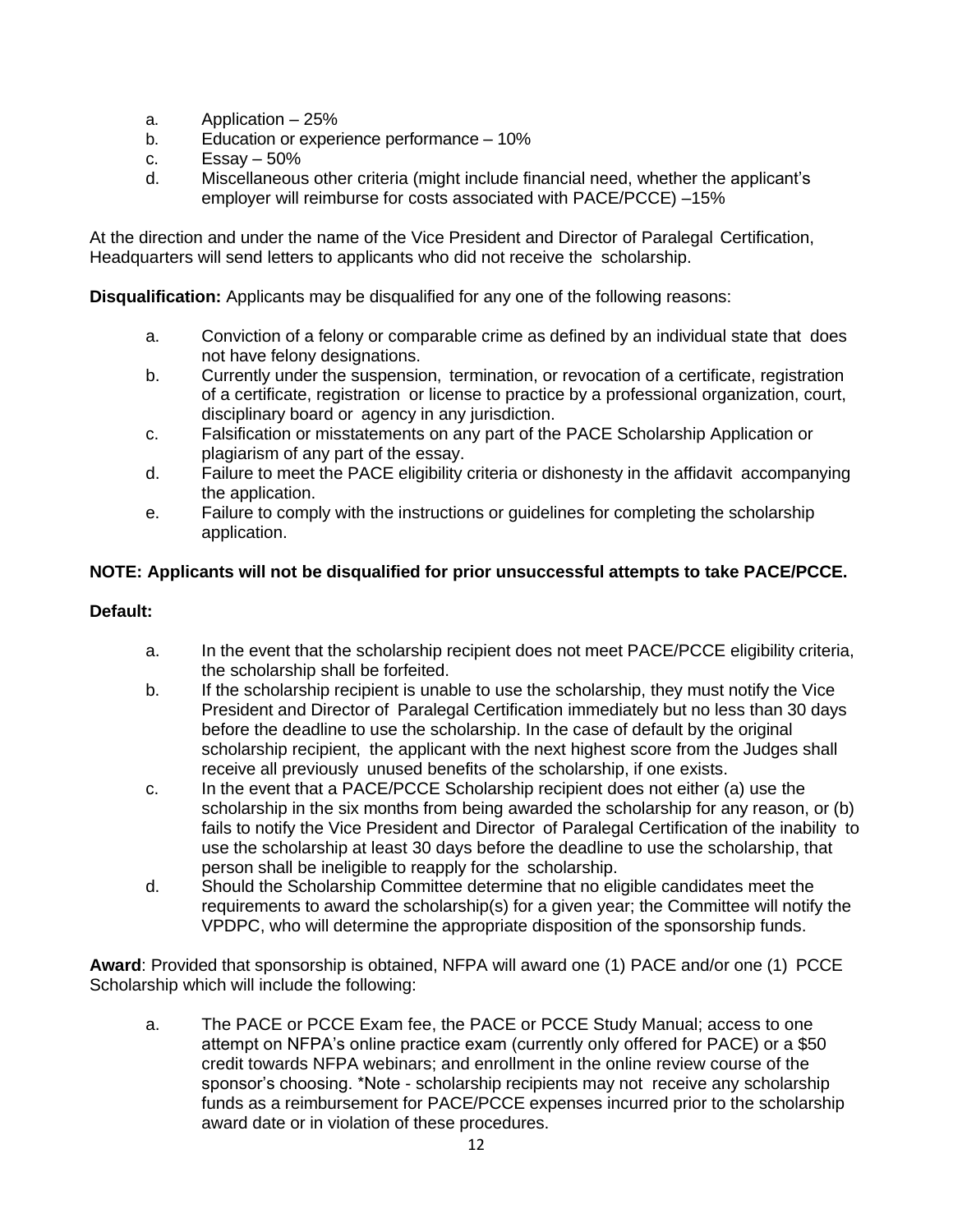- b. A copy of the winning essay(s) will be provided to the Sponsor(s) of the scholarship. The essay(s) will be reprinted in the National Paralegal Reporter, when space can be allocated. The winning essay(s) shall become the property of NFPA and the recipient(s) shall surrender any claim to the ownership of said essay upon acceptance of the scholarship. The recipient's name will be announced in the National Paralegal Reporter and the News You Can Use publications, press release(s) and other marketing materials as determined and created by NFPA for the purposes of promoting the scholarship and NFPA's certification programs.
- c. The recipient(s) will receive a certificate provided by NFPA.
- d. The PACE/PCCE Review Manual shall be shipped to the recipient within 30 days of the award. \*Note, if the recipient is determined ineligible or is unable to use the remainder of the scholarship benefits (sit for the exam), the recipient must return the Review Manual to the NFPA offices at their own expense within 30 days of notification of same or will be invoiced the full price of the Review Manual and shipping costs.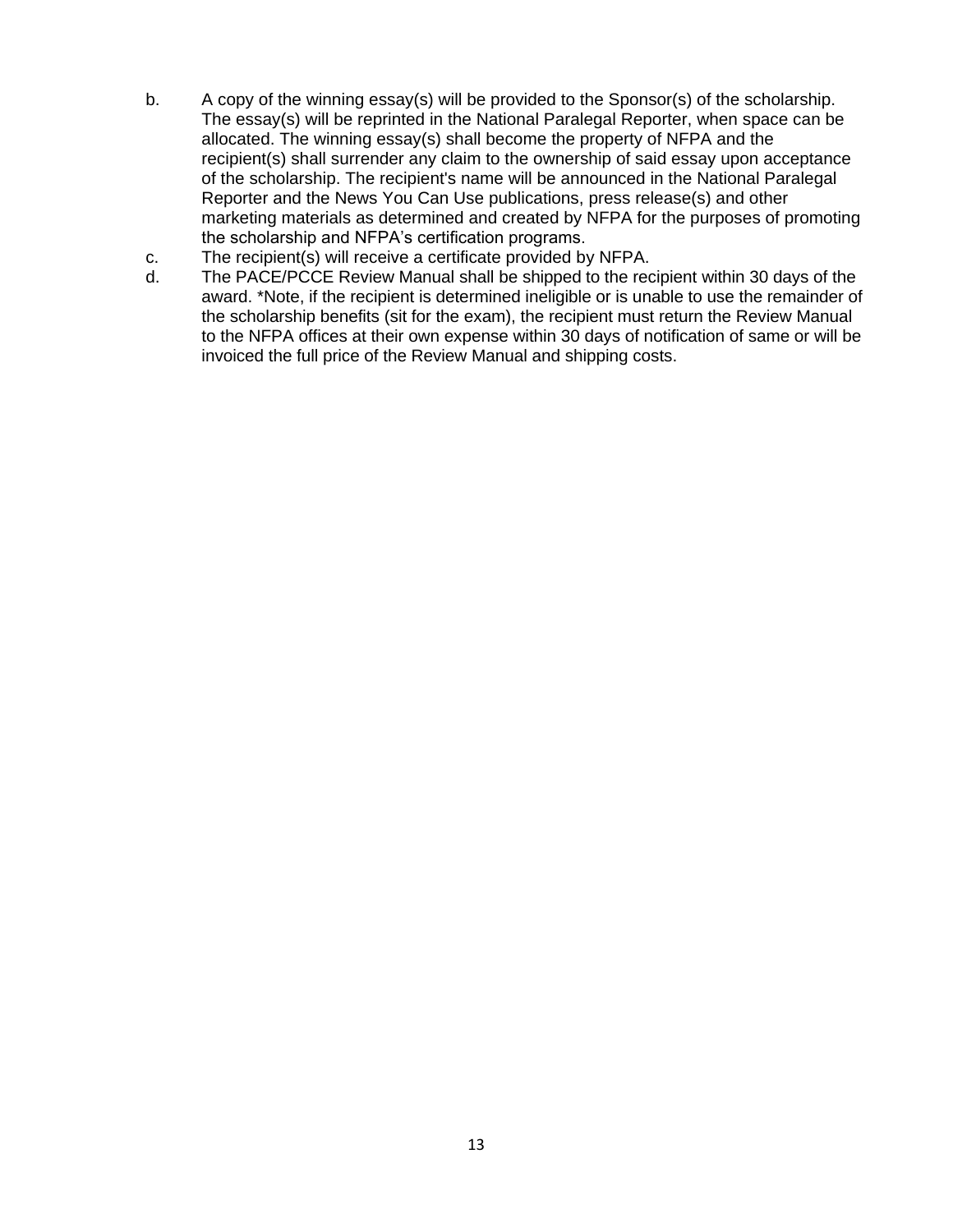### **NFPA STUDENT SCHOLARSHIPS**

NFPA will award annual scholarships to paralegal students in the United States. The number and amount of scholarships to be given shall be determined annually by the NFPA Board. The amount of money allocated each year for scholarships may be increased or decreased by either NFPA or the sponsor, with the party increasing the funds responsible for contributing the increased amount.

*NOTE: SCHOLARSHIP FUNDS ARE TO BE USED TO PURSUE A PARALEGAL EDUCATION. CHECKS WILL BE MADE PAYABLE TO THE SCHOLARSHIP RECIPIENT AND THE RECIPIENT'S PARALEGAL EDUCATION INSTITUTION. TRAVEL EXPENSE CHECKS WILL BE PROVIDED DIRECTLY TO RECEIPIENTS BY NFPA FROM THE FUNDS PROVIDED BY THE SPONSOR.*

The scholarship essay topic for 2022 is:

**You are a newly graduated paralegal and have just started your first paralegal job. Your attorney has texted you at 8PM on a Friday night asking you to draft a pleading as soon as possible. Being you are new, you want to impress. How would you respond to the attorney? What legal principles might apply? How would you set boundaries and limits on your time with your attorney? What impact could being an exempt or non-exempt employee have on the issue?**

All applications must be submitted via the online form on or before July 1. No applications will be accepted via mail, fax or email. The application must include:

- The essay;
- Two references;
- A letter of recommendation from the program director;
- Transcripts;
- Participation in extracurricular and paralegal activities;
- And statement of financial need.

Incomplete applications will be reviewed "as is" with no opportunity to supplement.

Candidates may be disqualified for either one of the following reasons:

- a. Conviction of a felony or comparable crime as defined by an individual state that does not have felony designations; or
- b. Currently under the suspension, termination, or revocation of a certificate, registration of a certificate, registration or license to practice by a professional organization, court, disciplinary board or agency in any jurisdiction.

The criteria listed below will be utilized in selecting scholarship recipients. The applicant:

- a. Must be a full or part-time student enrolled in a paralegal program;
- b. Must demonstrate and maintain a B average;
- c. May demonstrate extracurricular activities and/or community service;
- d. May demonstrate active participation in paralegal program clubs or activities; and
- e. May demonstrate financial need.

Scholarship winner will be notified of the award by early September, either by the VPPD or Education Coordinator. Scholarship winners are asked to keep their achievement confidential until the award has been given.